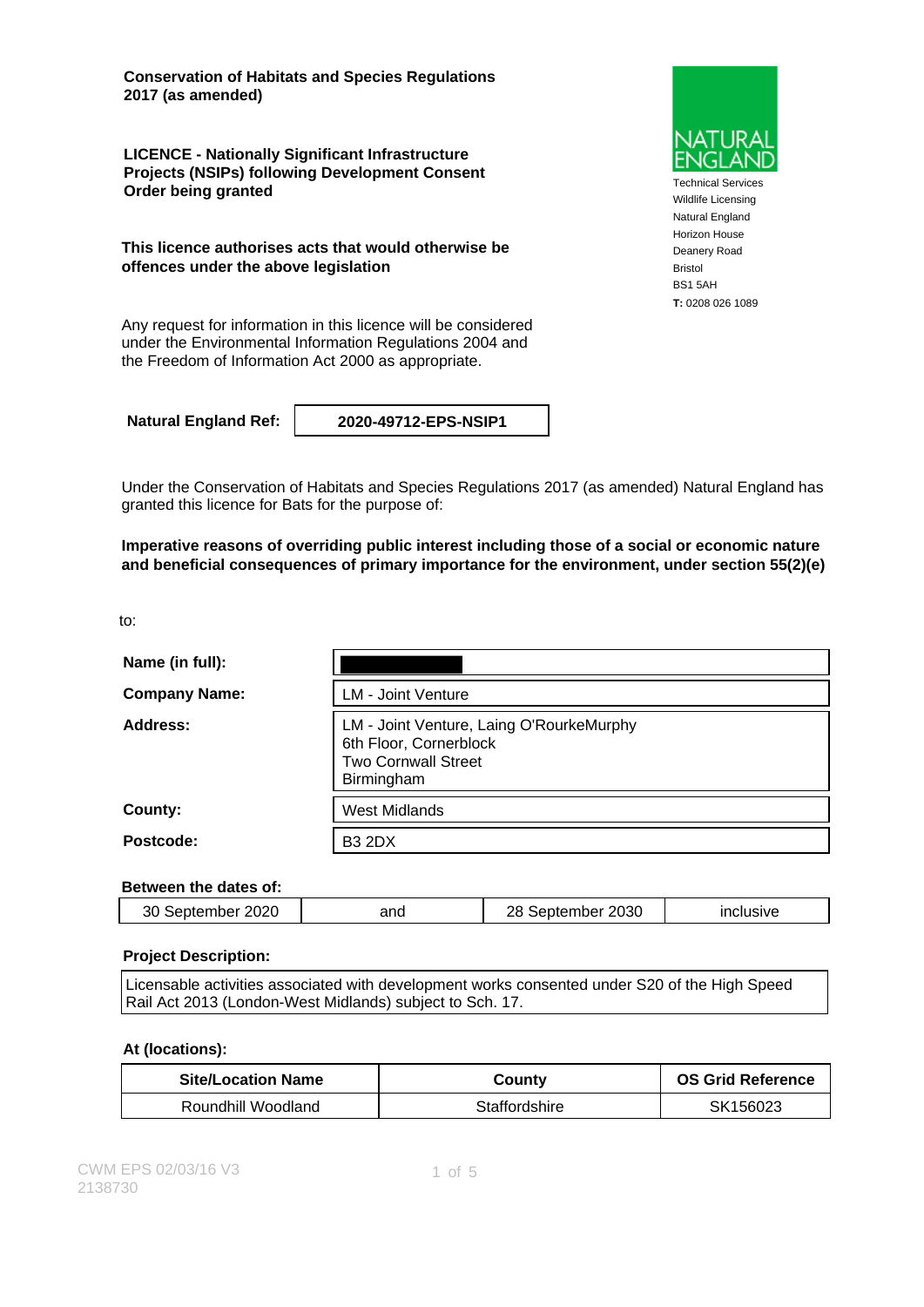### **For the following Species; activities and methods:**

| <b>Species Common Name</b><br>(Taxonomic Name) | <b>Activity</b>                                       | <b>Method</b>                                                                                                                                                                                                                                               |
|------------------------------------------------|-------------------------------------------------------|-------------------------------------------------------------------------------------------------------------------------------------------------------------------------------------------------------------------------------------------------------------|
| <b>Noctule</b><br>(Nyctalus noctula)           | Capture; Destroy resting<br>place; Disturb; Transport | By endoscope; By hand; By static hand-<br>held net; Destructive search by soft<br>demolition; Disturbance by illumination;<br>Disturbance by noise or vibration;<br>Mechanical demolition; Permanent<br>exclusion; Temporary obstruction of roost<br>access |

### **For the following licensable activities and maximum numbers:**

| <b>Licensable Activity</b> | <b>Permitted Species</b><br><b>Common Name</b> | <b>Maximum Number</b>                   |
|----------------------------|------------------------------------------------|-----------------------------------------|
| Capture                    | Noctule                                        | 10                                      |
| Destroy resting place      | <b>Noctule</b>                                 | See Additional Condition for<br>details |
| <b>Disturb</b>             | <b>Noctule</b>                                 | Not Specified                           |
| Transport                  | <b>Noctule</b>                                 | 10                                      |

# **PLEASE NOTE**

The maximum number(s) stated in the above table refers to the maximum number of individuals of the stated species that can be captured or transported under the terms of this licence and the maximum number/s of resting places or breeding sites that can be damaged or destroyed under this licence (if applicable). Maximum numbers cannot be specified and do not apply to disturbance activities. Where applicable, please also refer to the special conditions outlined in your licence Annex for further details on how this/these maximum number(s) applies/apply to the activities permitted under your licence.

**This licence is granted subject to the licensee, including servants and named agents, adhering to the conditions and notes specified below and to the activities agreed in the Method Statement, or Annex and Work Schedule, between the licensee and Natural England. The Method Statement, or Annex, for the mitigation scheme is appended to this licence. The following person is authorised to act on behalf of the licensee:**

| <b>Consultant Name:</b>        |                                        |       |                   |
|--------------------------------|----------------------------------------|-------|-------------------|
|                                |                                        |       |                   |
|                                |                                        |       |                   |
| County:                        |                                        |       |                   |
| Postcode:                      |                                        |       |                   |
|                                |                                        |       |                   |
|                                |                                        |       |                   |
| Signature:                     |                                        | Date: | 30 September 2020 |
|                                | (for and on behalf of Natural England) |       |                   |
| CWM EPS 02/03/16 V3<br>2138730 | $2$ of $5$                             |       |                   |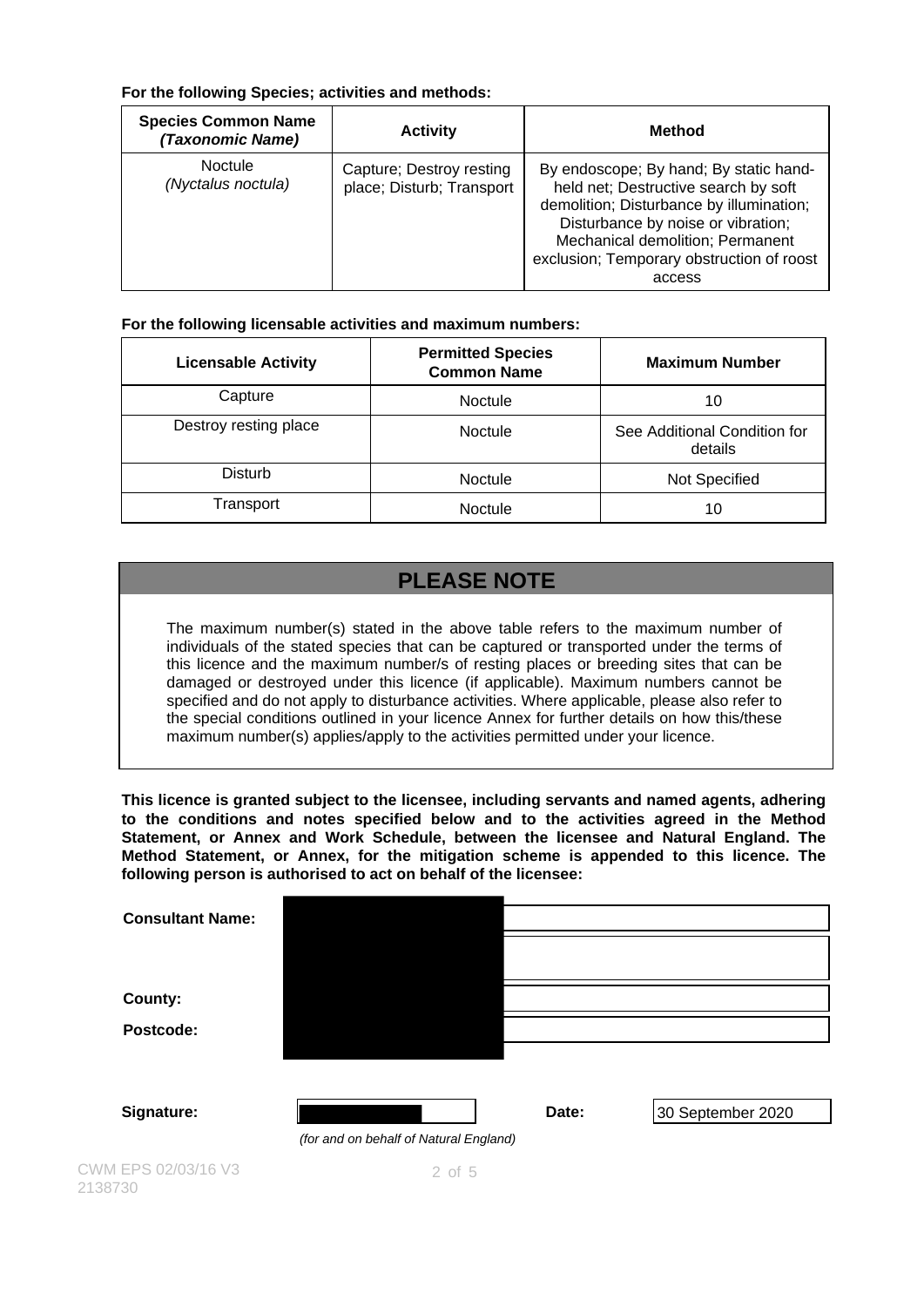# **WARNING**

- **This licence authorises acts that would otherwise be offences under the Conservation of Habitats and Species Regulations 2017 (as amended). Any departure from the conditions relating to this licence may be an offence under that legislation;**
- **This licence conveys no authority for actions prohibited by any other legislation;**
- **This licence can be modified or revoked at any time by Natural England, but this will not be done unless there are good reasons for doing so. The licence is likely to be revoked immediately if it is discovered that false information had been provided which resulted in the issue of the licence.**
- **Bodies corporate and their directors/secretaries are liable for offences under the Conservation of Habitats and Species Regulations 2017 (as amended).**

## **LICENCE CONDITIONS**

- 1. The licensee is responsible for ensuring that operations comply with all terms and conditions of the licence.
- 2. While engaged in the activities to which this licence applies the licensee shall make a copy of the licence (including any Annex and Work Schedule if applicable) available for inspection on each site where the activities are taking place and shall produce it on demand to any constable or an officer of Natural England.
- 3. No agent of the licensee shall carry out any of the activities to which this licence (including any Annex and Work Schedule if applicable) applies unless authorised in writing by the licensee, appointing them the licensee's agent. The agent shall make a copy of the authorisation available for and shall produce it on demand to any constable or officer of Natural England.
- 4. The licensee must submit a written report of actions taken under the licence (including any Annex and Work Schedule if applicable), even if no action is taken, and send it to the Natural England officer at the address shown at the top of the report form, to arrive not later than 14 days (two weeks) after the expiry of the licence. Failure to make reports may result in the licence being revoked and/or the refusal to grant subsequent licences. Please note some licences may have additional reporting requirements specified in an attached Annex.
- 5. It is a condition of the licence (including any Annex and Work Schedule if applicable) that any post development monitoring data (e.g. survey data and habitat assessment) including nil returns are submitted to Natural England to arrive no later than 14 days (two weeks) after the expiry of the licence or as specified in any Annex. Post development survey data (except nil returns) must also be sent to the relevant Local Biological Records centre within this time period.
- 6. A person authorised by the licensee shall provide him/her with such information as is within his/ her knowledge and is necessary for the report, which the licensee is required to make to Natural England.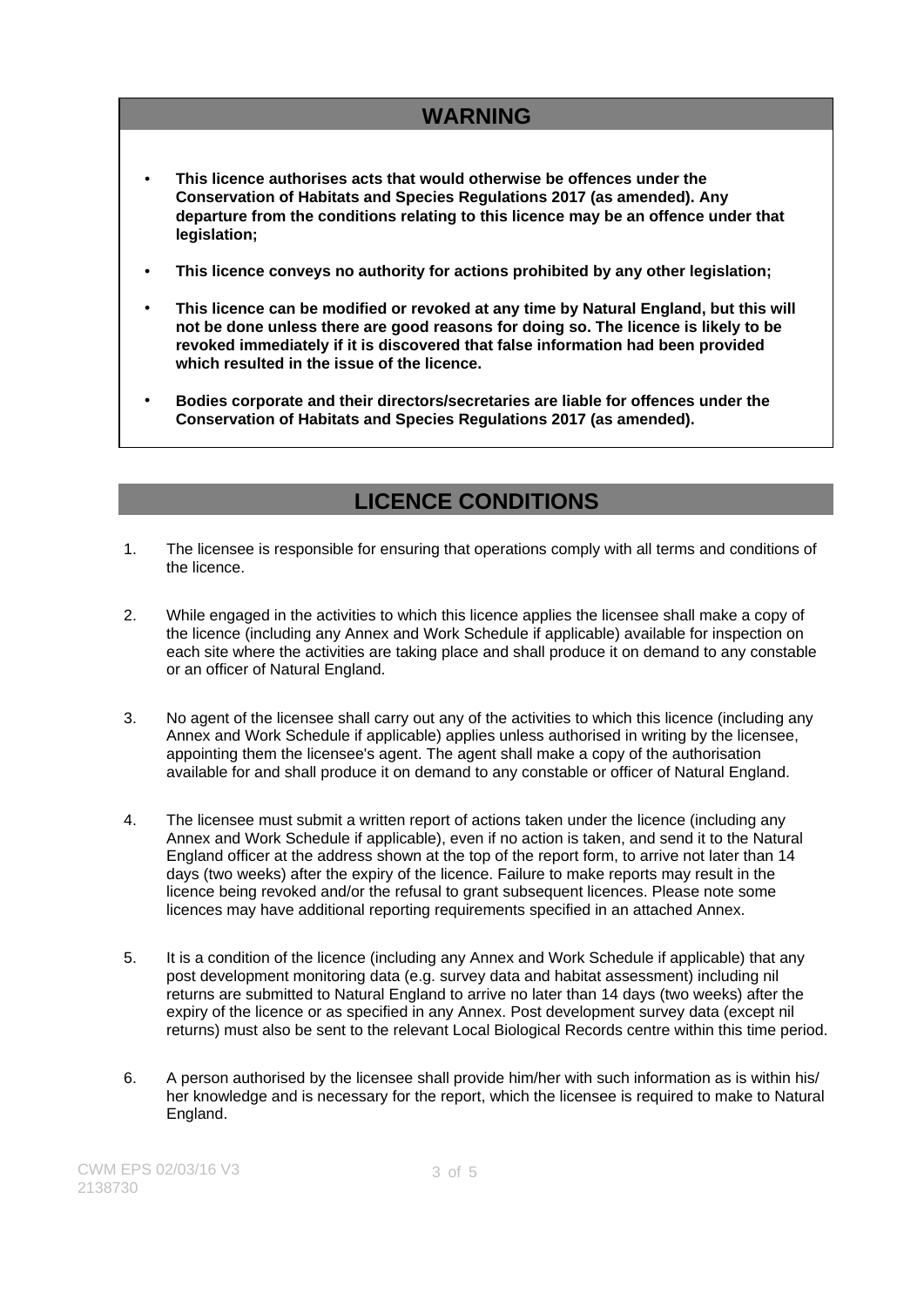## **LICENCE CONDITIONS**

- 7. The licensee shall permit an officer of Natural England, accompanied by such persons as he/ she considers necessary for the purpose, on production of his/her identification on demand, reasonable access to the site for monitoring purposes and to be present during any operations carried out under the authority of this licence for the purpose of ascertaining whether the conditions of this licence are being, or have been, complied with. The licensee shall give all reasonable assistance to an officer of Natural England and any persons accompanying him/her.
- 8. The licensee, including servants and named agents, must adhere to the activities; the licensable methods; the numbers per species (if relevant) and the timescales agreed between the Licensee and Natural England in the Method Statement or, if applicable, in the Annex and Work Schedule attached to the licence.
- 9. All activities authorised by this licence, and all equipment used in connection herewith shall be carried out, constructed and maintained (as the case may be) so as to avoid cruelty, unnecessary injury or distress to any species covered by this licence.
- 10. Methods used in connection with the execution of this licence must comply with the relevant published mitigation guidelines, unless otherwise agreed with Natural England.
- 11. Good practice and reasonable avoidance measures must be followed at all times.
- 12. All records are to be made available for inspection at any reasonable time by Natural England.
- 13. The licensee and named ecologist are responsible for all activities of the persons they have appointed in connection with this licence.
- 14. It is a condition of this licence that you must have obtained prior consent from all landowners and/or occupiers before commencing any activities that are authorised by this licence.

### Additional Condition(s):

AC01 Special conditions apply to this mitigation licence that are in addition to the standard licence conditions listed above. These are detailed within the attached Annex and all persons acting under this licence must ensure that operations comply with all these terms and conditions (including any Annex and work schedule if applicable).

### **NOTES**

- 1. Under Regulation 60(1) of the Conservation of Habitats and Species Regulations 2017 (as amended), it is an offence to contravene or fail to comply with a licence condition. This includes all persons authorised to act under this licence.
- 2. Natural England advises that where any individual is likely to come into contact with a bat in the operation of this licence, they should ensure that they wear suitable clothing and gloves and have been vaccinated against European Bat Lyssavirus (EBL).